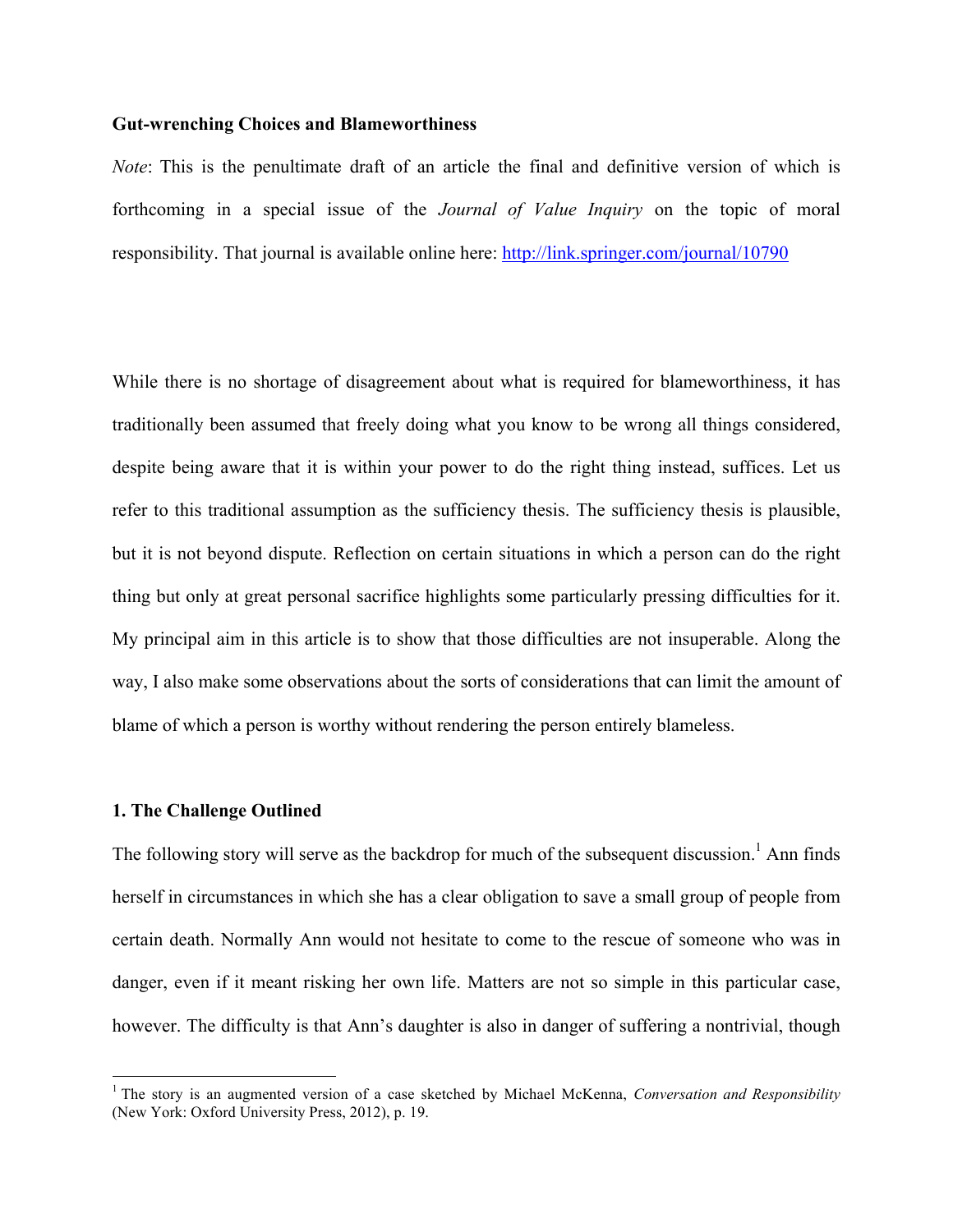not life-threatening harm, and Ann cannot save the group of people while also coming to her daughter's aid. So she must choose: either she saves those whose lives are in peril, or she protects her child. Rest assured that Ann wants nothing more than to help everyone who is at risk in this situation and is horrified by the gut-wrenching choice now facing her. In the end, though, she elects to help her daughter, thus allowing several people to die tragically premature deaths.

We may assume that Ann was aware that it was morally wrong for her to protect her daughter from non-lethal harm, given that doing so would come at the expense of several other innocent lives. We may further assume that Ann freely came to her daughter's rescue anyway, despite also being aware that it was within her power to do exactly what was morally required of her. Given these assumptions, the sufficiency thesis implies that Ann is blameworthy for what she did. But can that be right? Is Ann in fact blameworthy in this case? It is quite tempting to say that she is not. While Ann may have freely and knowingly done the wrong thing, despite being aware that it was within her power to do the right thing instead, blame might nevertheless seem inappropriate given the ridiculously tough spot in which she found herself.

The story about Ann is an instance of a more general phenomenon. Occasionally people find themselves in circumstances in which doing the right thing requires extraordinary personal sacrifice. When someone does what is morally required of her in a situation of this sort, it is likely that the person will be worthy of at least some praise. This is because freely doing the right thing, for the right reasons, in the face of significant temptation to do otherwise, suffices for praiseworthiness. <sup>2</sup> But what about well-meaning individuals with otherwise exemplary characters who fail to do what is morally required of them in these types of situations? What should we say about them? The sufficiency thesis evidently implies that, in at least some cases fitting this description, the person is blameworthy for his or her moral failure. But as reflection

 <sup>2</sup> See Richard Swinburne, *Responsibility and Atonement* (Oxford: Clarendon Press, 1989), p. 35 for a similar view.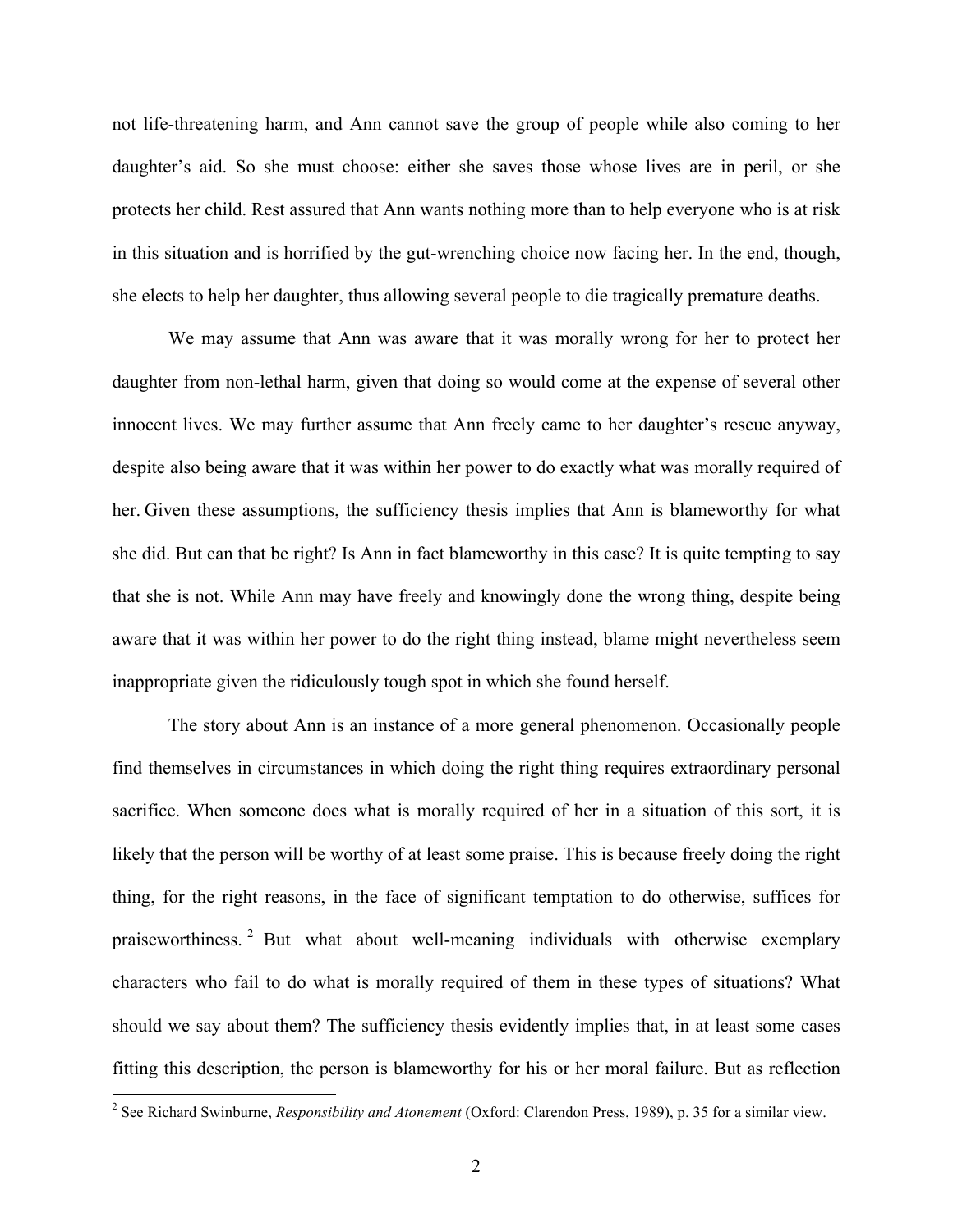on stories like the one about Ann illustrates, that judgment can seem unduly harsh. Do such stories then provide us with counterexamples to the sufficiency thesis?

There is undoubtedly something right about the judgment that it would be inappropriate to blame a person in Ann's position for her moral failure. As we shall see, however, this is entirely consistent with the sufficiency thesis. Stories like the one about Ann are therefore not counterexamples to that thesis. What reflection on such cases does reveal, however, is the importance of taking into account various considerations that can impact how much blame agents who meet the minimum conditions for blameworthiness are worthy of.

# **2. An Initial Response**

We seem to operate with a defeasible presumption of responsibility. When someone is found guilty of a moral offense, the default assumption seems to be that the person is worthy of at least some blame. This default assumption can of course be overturned, if it can be established that the person has a legitimate excuse for doing what she did. However, in the absence of any evidence that excusing conditions obtain, we tend to assume that the person is blameworthy for her wrongdoing. Defenders of the sufficiency thesis could thus argue that, unless critics of the thesis can produce good reasons for thinking that someone in Ann's position should be let off the hook completely, we ought to proceed on the assumption that she is worthy of at least some blame.

Some might object that a default assumption of blameworthiness of the sort just described is unwarranted, even in cases of clear wrongdoing. Being the target of blame is often an unpleasant experience. Perhaps, then, we should be a bit more circumspect when doling out blame. Instead of automatically assuming that people are blameworthy for their immoral behavior, perhaps we should withhold judgment on the matter until their blameworthiness can be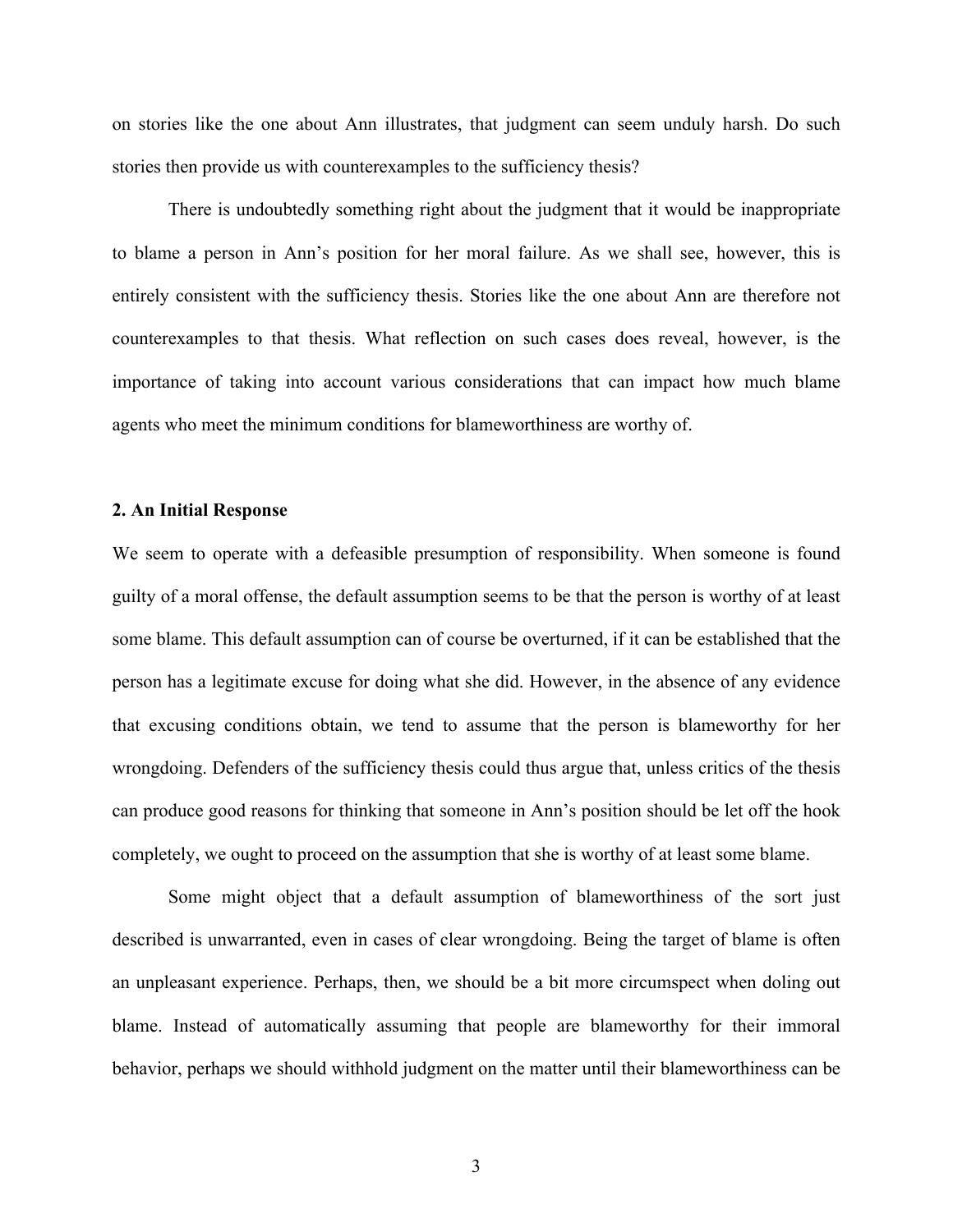established beyond a reasonable doubt. If so, then the burden of proof would be on defenders of the sufficiency thesis to substantiate their judgment that Ann is blameworthy.

While I am not entirely unsympathetic to this way of thinking, I do not think it undermines the presumption in favor of thinking that Ann is in fact blameworthy in the story at issue. Even if we agree that we ought to adopt a more cautious approach when assigning blame, this is compatible with the plausible claim that, in the absence of any evidence that Ann has an excuse for her wrongdoing, the fact that she freely did something she knew was morally impermissible, despite being aware that it was within her power to do the right thing instead, provides us with good reason for thinking that she is worthy of at least some blame. So, while there might very well be a legitimate demand that those who deem Ann blameworthy substantiate their judgment, it is far from clear that they lack the resources to meet the demand.

Notice, moreover, that the sorts of considerations typically thought to *completely* absolve a person of blameworthiness for her moral offense do not seem to apply here. Ann, we are supposing, knew what she ought to do and that what she was doing was morally wrong. So she cannot plead ignorance. Nor can she honestly say "it was an accident," or "I couldn't help it," or "I had no choice," for by hypothesis she acted intentionally, of her own free will, and had it within her power to do what was morally required of her. What, then, is her excuse supposed to be? In the absence of a satisfactory answer to this question, we seem justified in concluding, at least provisionally, that Ann is in fact blameworthy. Having said that, though, we must be careful to distinguish this provisional conclusion from two other claims with which it can easily be confused and to which proponents of the sufficiency thesis at issue need not be committed.

It is important, first, to distinguish the claim that a person is blameworthy from the closely related but nevertheless distinct claim that others would be justified all things considered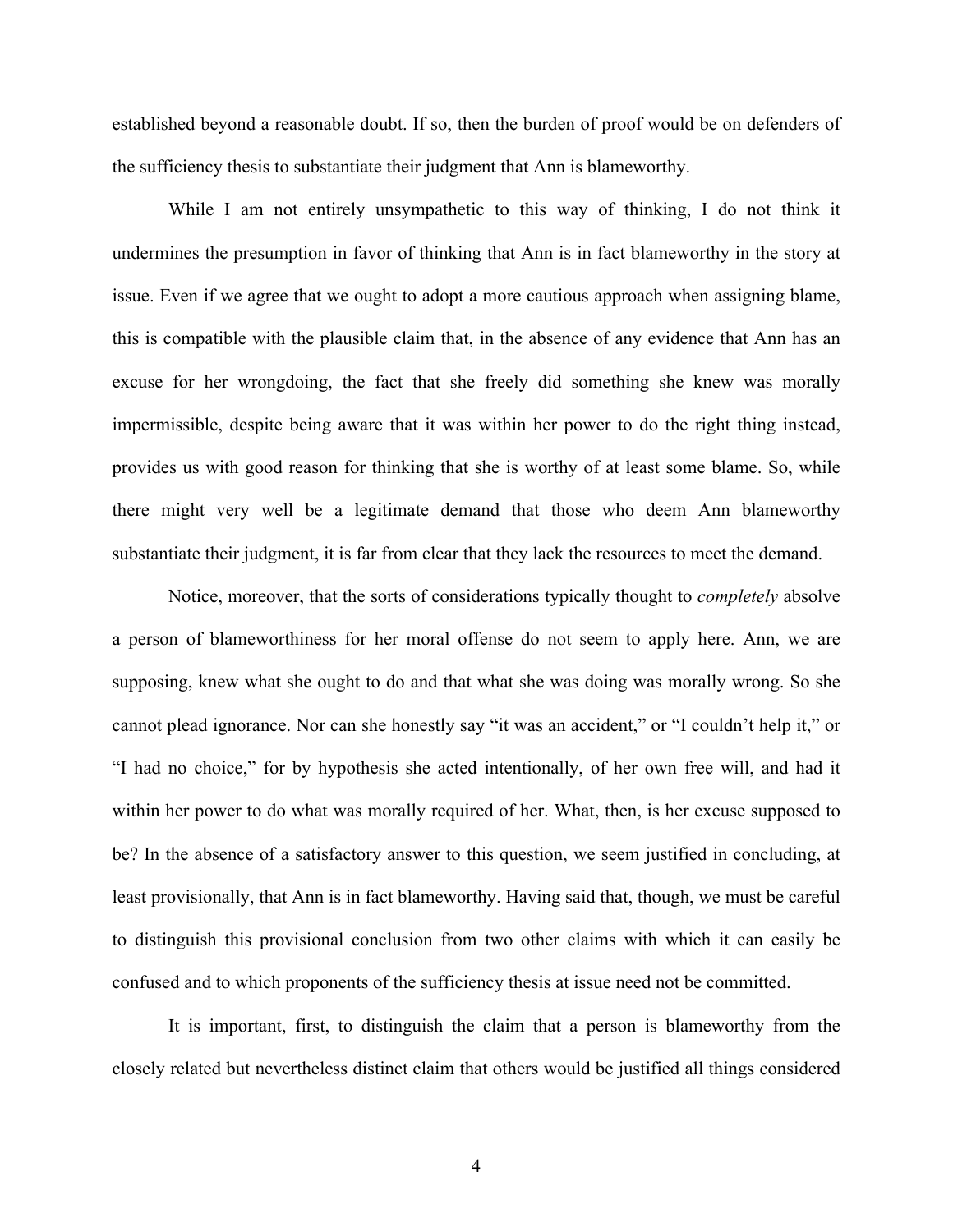in blaming the person. The failure to do so is doubtlessly at least partly responsible for whatever initial inclination we may have had to let Ann off the hook. Proponents of the sufficiency thesis are committed to the claim that Ann is worthy of at least some blame for what she did. But, as is now fairly widely recognized, it does not automatically follow from that claim that it would be appropriate all things considered for anyone to actually blame Ann.

Consider an analogy with punishment. The fact that someone deserves punishment is a reason to punish her. But it does not follow that the person ought to be punished all things considered. There can be any number of reasons why we should not punish someone who deserves to be punished. If, to take a rather extreme case, the choice is between punishing someone who deserves it and saving a school full of children, the right choice is obvious.

Similar remarks apply to blame and blameworthiness. There can be any number of reasons why it might be inappropriate to blame someone who is in fact blameworthy. We might have evidence which suggests that the person is not blameworthy when in fact she is, blaming the person might be hypocritical, blaming the person might have various untoward consequences, and so on. So, from the fact that Ann is blameworthy for what she did, we cannot automatically infer that anyone would be justified in blaming her. And no doubt there are reasons that tell against blaming Ann in this particular case, regardless of whether she is blameworthy. Given the circumstances, blaming her might seem rather cruel, and it could very well do more harm than good. We can therefore agree that, all things considered, perhaps Ann should not be blamed for what she did in this case, even if she is blameworthy for doing it.

It is also important to distinguish the claim that a person is blameworthy from the further claim that the person merits *unmitigated* blame. In saying that Ann is blameworthy, proponents of the sufficiency thesis are not committed to this further claim. The fact that a person is

5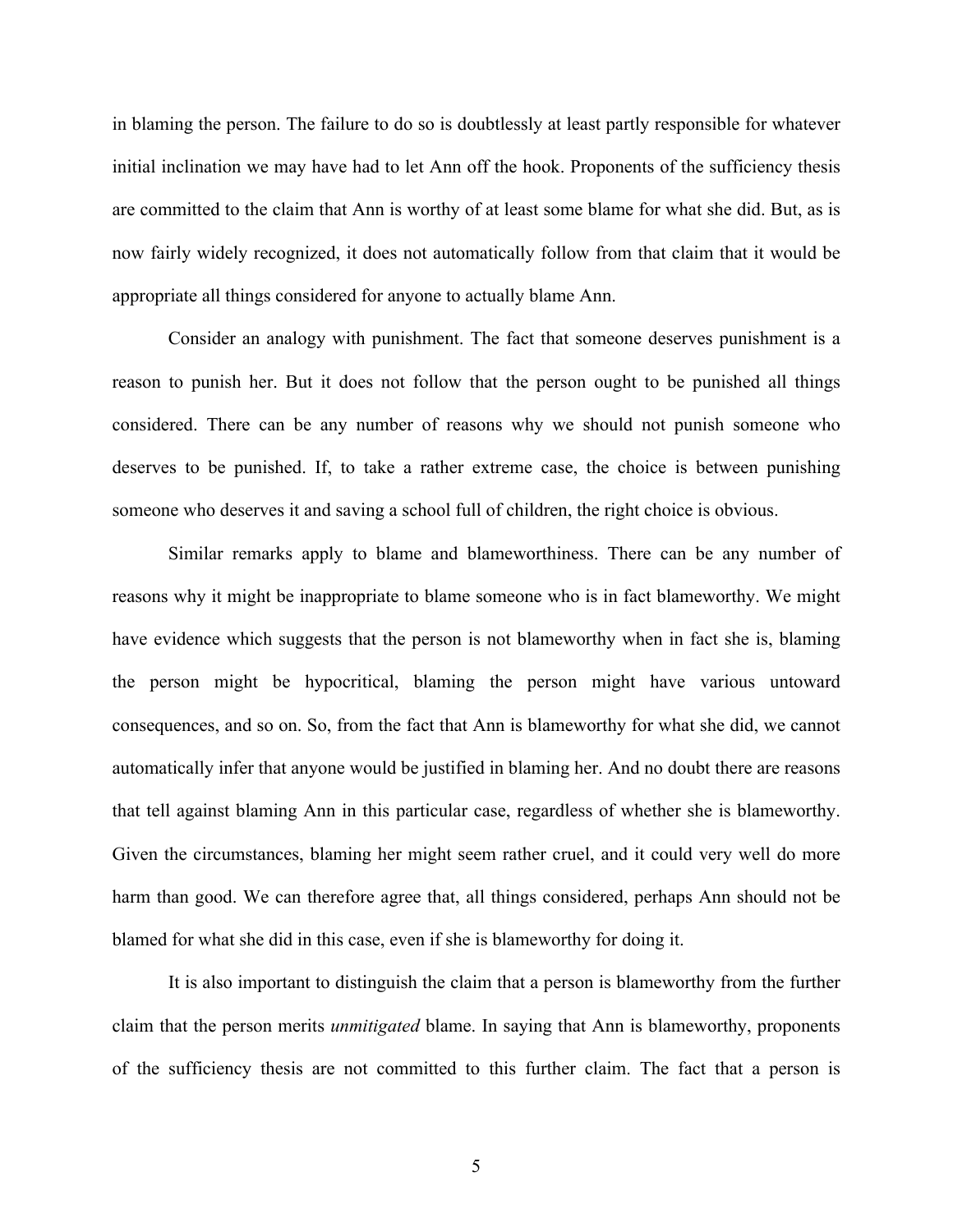blameworthy does not imply that there are no mitigating excuses, considerations that diminish the amount of blame a person deserves without necessarily rendering the person blameless.<sup>3</sup> So, from the fact that Ann is worthy of at least some blame, we cannot automatically infer that she is worthy of unmitigated blame. In order to justifiably conclude that, we would first need to rule out the possibility that Ann has a mitigating excuse. However, as I will argue momentarily, it is quite plausible that the difficult position in which Ann found herself provides her with a strong mitigating excuse. If I am right about this, then while Ann may indeed merit some blame for her wrongdoing in this case, she is worthy of significantly less blame than she would have been had she not been faced with such a difficult, gut-wrenching decision.

# **3. A Mitigating Excuse**

While it may have been morally impermissible for Ann to protect her child instead of rescuing the group of people she allowed to die, it could be argued that she is not, even in principle, the appropriate target of negative reactive attitudes such as resentment, indignation, and guilt, on the grounds that it would have been enormously difficult for her to do the right thing in this case.<sup>4</sup> If, as seems plausible, a person is blameworthy if and only if she is, in principle at least, the appropriate target of such negative reactive attitudes, it follows that Ann is not blameworthy for her behavior in this case. What are we to make of this line of reasoning?

Doing the right thing is not always easy. If it were, there would presumably be much less wrongdoing in the world. Ordinarily, though, the fact that it was difficult for someone to do the right thing does not excuse the person for failing to do it. It might be very hard for a politician

 <sup>3</sup> Richard Brandt, "Blameworthiness and Obligation," in A.I. Meldon (ed.), *Essays in Moral Philosophy* (Seattle: University of Washington Press, 1958) 3-39, p. 21. <sup>4</sup> Cf. John Martin Fischer and Neal Tognazzini, "The Physiognomy of Responsibility," *Philosophy and* 

*Phenomenological Research* Vol. 82 (2011), p. 389.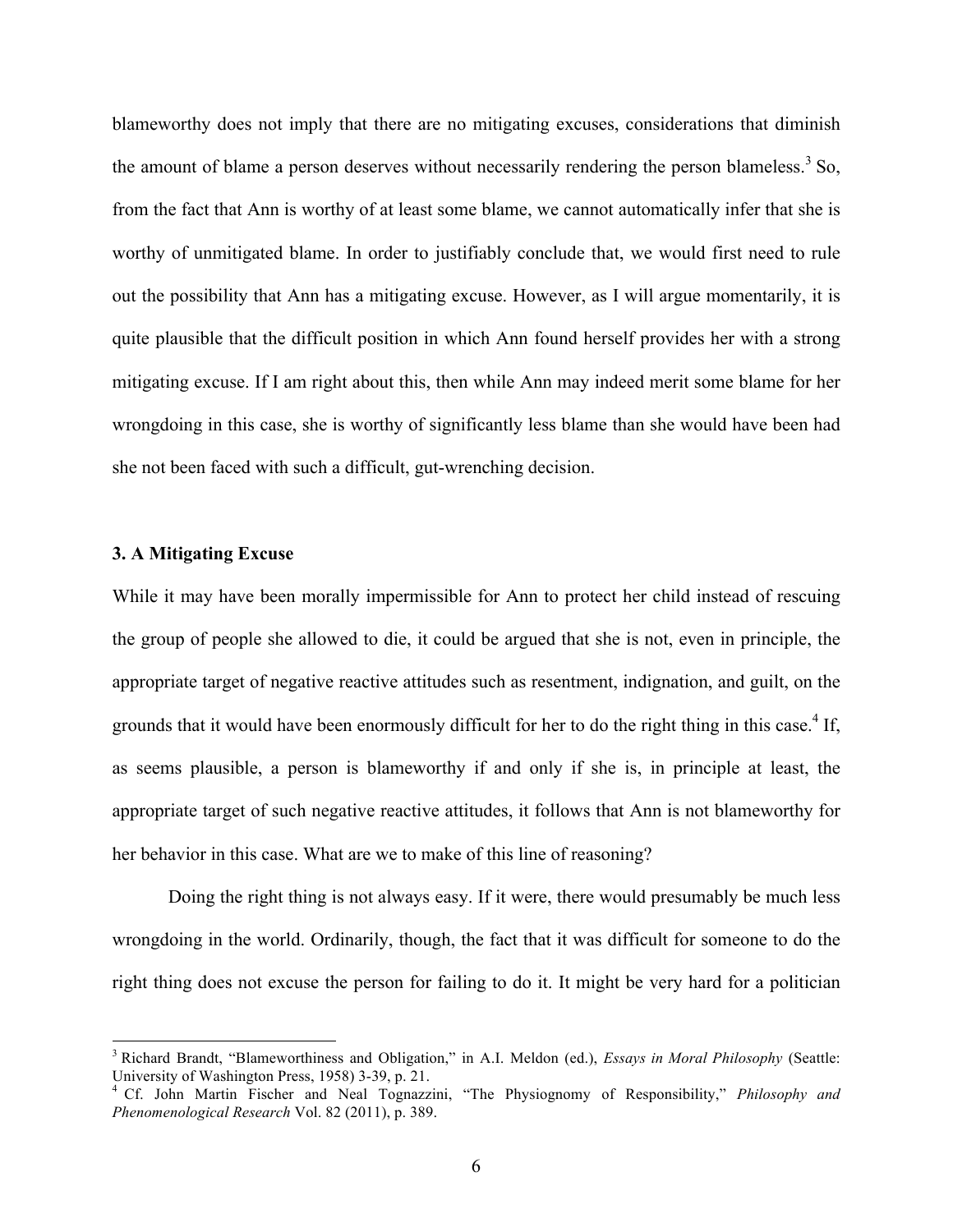looking to fund his next campaign to turn down a sizeable bribe from a corrupt lobbyist, but it does not follow that he is off the hook in the event that he accepts it. Similarly, it can be extremely difficult to tell the truth when lying will save you substantial pain or embarrassment, but, again, it does not follow that you are off the hook for your mendacious behavior. Now, this is not to say that its being difficult for a person to do the right thing can never be relevant to blameworthiness. As we will see, it certainly can be. It is only to say that a person cannot get off the hook simply because it was very hard, though not impossible, for her to do the right thing.

How might the fact that it was difficult for someone to avoid wrongdoing be relevant to the person's blameworthiness, if it does not free her from blame entirely? Distinguishing between mitigating and full excuses will help answer this question. A mitigating excuse, you will recall, is a consideration that reduces the amount of blame of which the person is worthy without rendering the person blameless, whereas a full excuse is a consideration that completely absolves a person of blame for what she did. The fact that it was difficult, though not impossible, for someone to do the right thing, I have argued, is not a full excuse; by itself it does not completely absolve the person of blameworthiness for her offense. However, this leaves open the possibility that it could be a mitigating excuse. This possibility is worth exploring further.

It is plausible that, in most ordinary cases at least, the amount of blame that would be warranted for a particular offense is inversely proportional to how difficult it was for the person to avoid the offense in question.<sup>5</sup> Other things being equal, the more difficult it was for the person to avoid doing the wrong thing, the less blame she merits for doing it, provided, of course, that she is not to blame for getting herself into a situation in which she knew it would be difficult for her to avoid wrongdoing. The kleptomaniac who, through no fault of his own, experiences a powerful but ultimately resistible urge to pilfer some trivial item may very well be

 $<sup>5</sup>$  Cf. Swinburne op. cit., p. 49.</sup>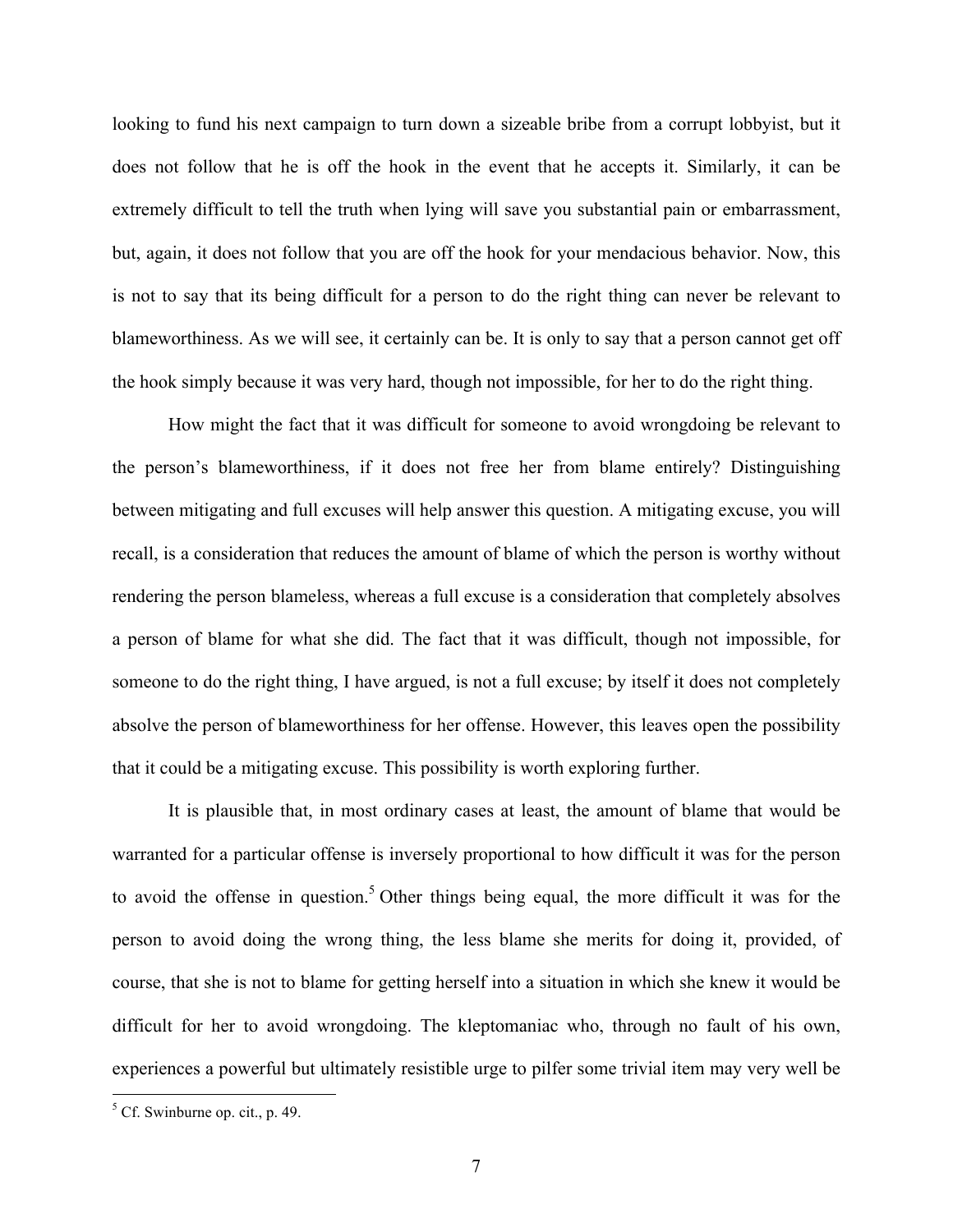blameworthy if he succumbs to temptation. However, he would presumably be worthy of significantly less blame than the ordinary shoplifter whose larcenous behavior was motivated by a comparatively weak desire to escape forking out a small sum. A plausible explanation for this is that, given the strength of the kleptomaniac's desire to steal, it was significantly more difficult for him to resist the temptation to do wrong than it was for the ordinary shoplifter. This suggests that its being very difficult but not impossible for a person to avoid wrongdoing in a situation, though certainly not a full excuse, can nevertheless be a mitigating factor.

Let us apply this suggestion to Ann and her gut-wrenching decision. We may safely assume that Ann's desire to protect her daughter, though not irresistible, was extremely strong, and, accordingly, that it would have been rather difficult for her to opt to rescue the group of people whose lives were in jeopardy while leaving her child to suffer serious harm. It is thus quite plausible to suppose that while Ann may be worthy of some blame for what she did, she is not worthy of unmitigated blame, owing to how difficult it would have been for her to do the right thing. Recognizing this can help explain any initial inclination we may have had to let Ann off the hook. It can also help alleviate further resistance to the claim that she is blameworthy.

The sufficiency thesis does not imply that it would be appropriate all things considered for others to blame Ann, nor does it imply that she is worthy of unmitigated blame. What it does imply (given the assumption that she freely did something she knew to be morally impermissible, despite being aware that it was within her power to do the right thing instead) is the considerably weaker claim that Ann is worthy of at least some blame, however minimal. But even this weaker claim is not entirely beyond dispute. I turn now to a recent objection to it.

#### **4. The Challenge Renewed**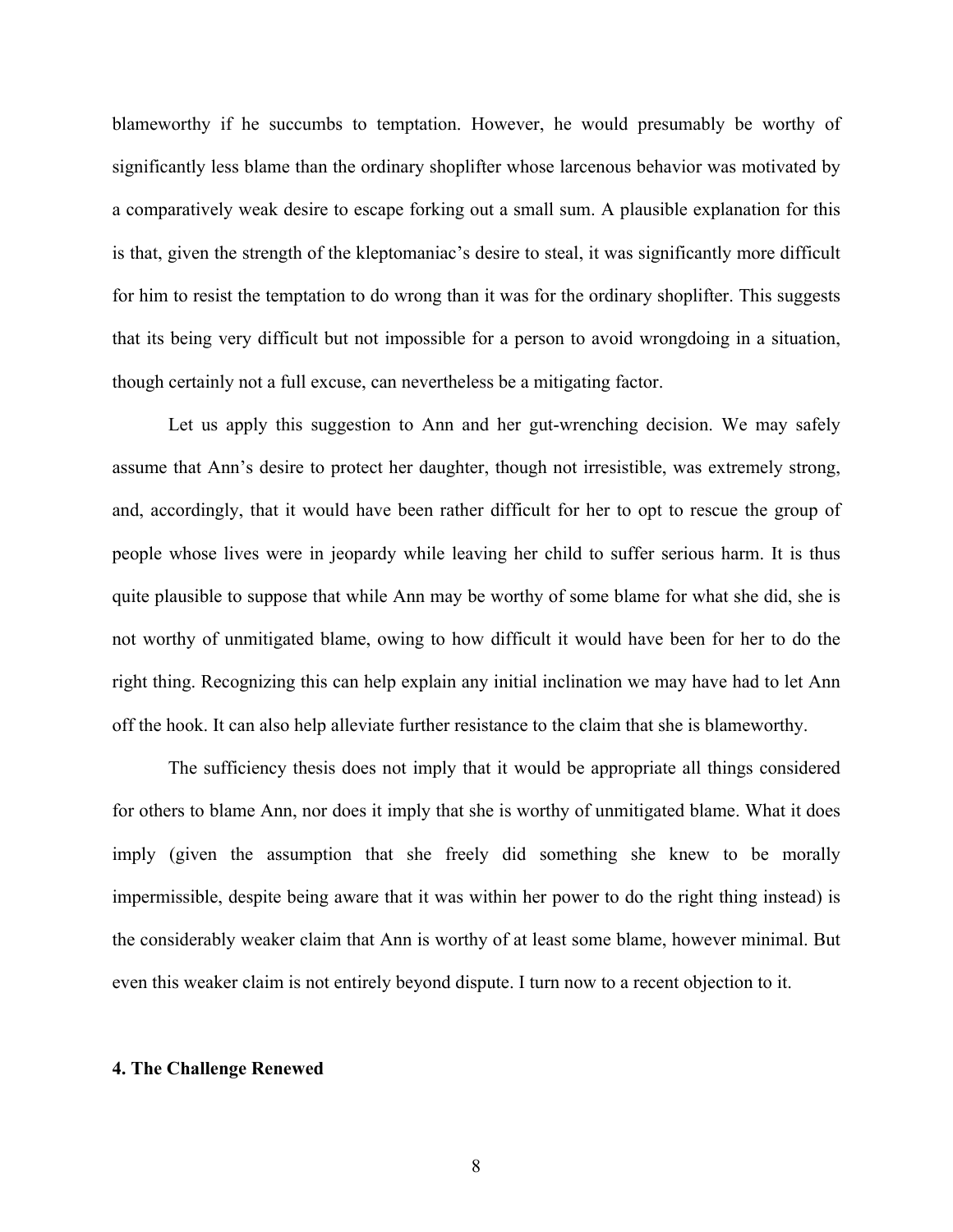Let us say that a person's behavior manifests an objectionable quality of will on the part of that person if and only if it expresses, or is somehow indicative of, a lack of due regard for others or for the relevant moral considerations that bear on the person's situation. In recent years, several theorists working on the issue of moral responsibility have come to emphasize the importance of the quality of an agent's will in assessing whether and to what degree the agent is morally praiseworthy or blameworthy for her behavior. For instance, in his recent book *Conversation and Responsibility*, Michael McKenna contends that traditional theories of moral responsibility, according to which the conditions for blameworthiness are exhausted by a control condition and an epistemic condition, are useful as "a preliminary conceptual map, something that can be used as a point of departure for further theorizing." However, McKenna insists that these traditional theories need to be supplemented with an independent quality of will condition. In his opinion, the fact that a person freely did something she knew to be morally impermissible does not suffice to render the person blameworthy for her behavior. In addition, McKenna says, the behavior in question must also manifest an objectionable quality of will on the part of the agent.

That there is a quality of will condition on blameworthiness along the lines of the one McKenna proposes is plausible. If a person's actions are in no way indicative of a lack of due regard for others or for the relevant moral considerations, I think we can agree that it would be in principle inappropriate to blame the person for those actions.<sup>7</sup> However, it is also plausible that freely doing something you know is morally wrong, despite being aware that it is within your power to do the right thing instead, suffices for having an objectionable quality of will. But if so, it would seem that someone like Ann satisfies the quality of will condition on which McKenna

 $6$  McKenna, op. cit., p. 18.

<sup>7</sup> See my "Blameworthiness Without Wrongdoing," *Pacific Philosophical Quarterly* Vol. 93 (2012) for a defense of these claims that differs importantly from McKenna's.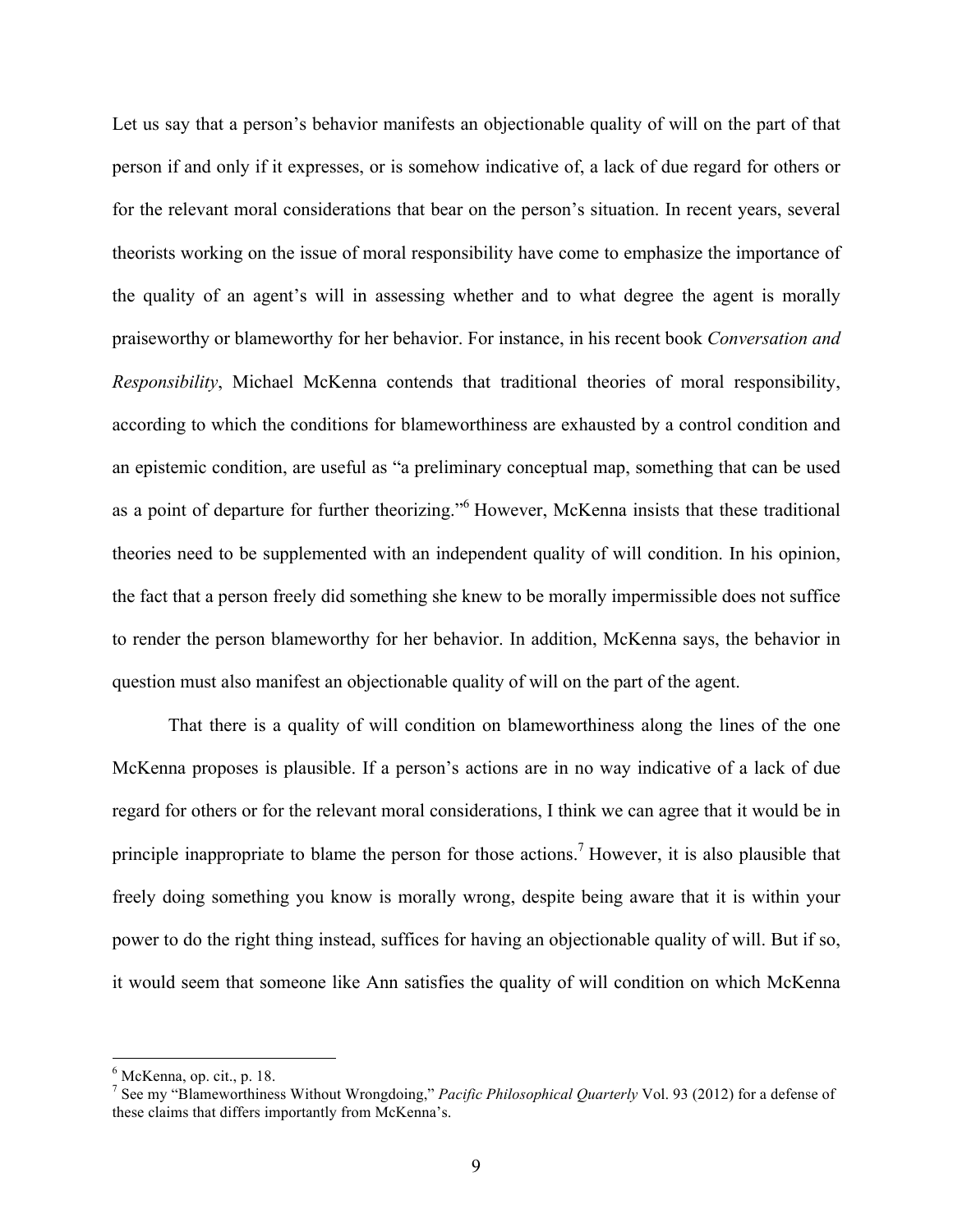insists. Since she also satisfies standard control and epistemic conditions as well, it would seem that she is blameworthy for what she did, just as the sufficiency thesis implies.

Evidently, though, McKenna thinks otherwise. According to him, "there is nothing negative revealed in the quality of [Ann's] will in terms of her regard for others' morally relevant interests. Her reasons for acting," he says, "showed no lack of moral concern for these others, and so on."<sup>8</sup> Accordingly, he concludes that Ann is not worthy of any blame for what she did, not even a little bit, since she does not satisfy the quality of will condition. If McKenna is right about this, then, contrary to what I have argued thus far in this article, reflection on stories like the one about Ann does provide us with good reason to jettison the sufficiency thesis after all.

#### **5. A Quality (of Will) Response**

In order to evaluate McKenna's position, we need to take a closer look at what it takes to have an objectionable quality of will of the sort he insists is required for blameworthiness. Unjustified ill will towards others would no doubt suffice. However, it is not necessary. A person can fail to show due regard for others even if she does not bear them any ill will. She might be completely indifferent to their concerns, for example. Utter indifference of that sort would also suffice for having a morally objectionable quality of will, but it too is unnecessary, since it is possible to manifest a lack of due regard for others without being completely indifferent to their concerns.

Consider Bob. Bob cares enough about others and about morality in general to avoid harming innocent people or violating moral demands to which he is subject, as long as doing so does not require him to sacrifice his own interests. However, in cases where he cannot achieve his own ends without harming others or failing to fulfill his moral obligations, his interests always take precedence. "It's a shame," Bob thinks, "that I sometimes have to do things that are

 <sup>8</sup> McKenna, op. cit., p. 19.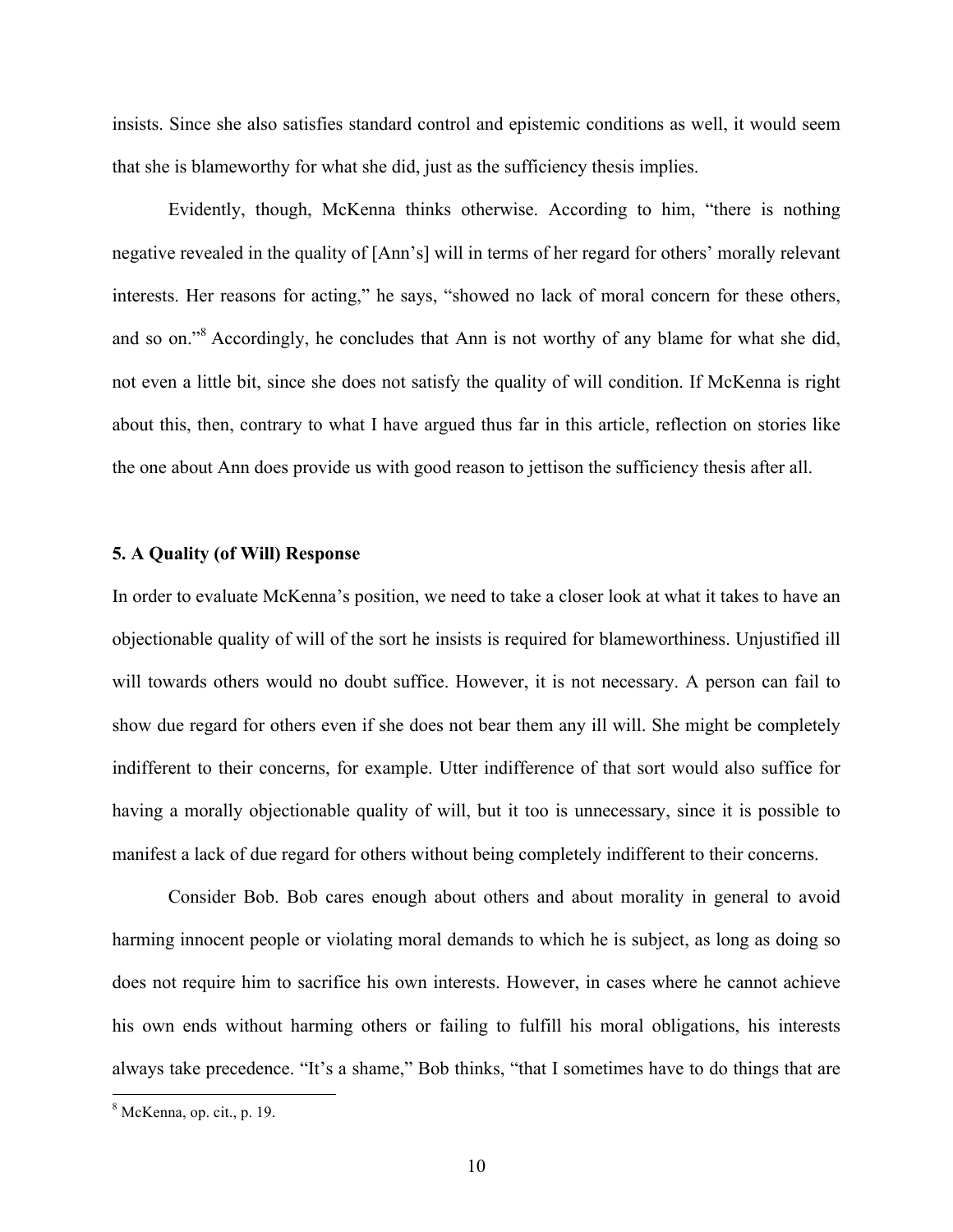morally wrong and that hurt those around me, and I feel really bad when I harm others or fail to do what is morally required of me. But the fact that I sometimes have to do such things in order to get what I want, though regrettable, is just one among many necessary evils in the world."

Reflection on a person like Bob is instructive. He clearly lacks sufficient regard for other people and for moral considerations more generally. He manages to do so, moreover, without having any positive ill will towards others and without being entirely indifferent to their concerns. The lesson: lack of *due* regard does not necessarily imply a total lack of regard.

The point is worth emphasizing further. Imagine a scenario in which you are considering doing something that you know will negatively affect those around you. Suppose you know that, because of the negative impact this action of yours would have on other people, it is morally impermissible for you to perform it, and that it is within your power to avoid wrongdoing in the situation by simply not performing the action in question. If you deliberately perform the action despite knowing all this, have you manifested a lack of *due* regard for those affected by your action or for the moral considerations that bear on your situation? It certainly sounds like it. And this is so, it would seem, even if you did not have any positive ill will towards those negatively affected by your action and even if you were not entirely indifferent to their interests.

Notice that the situation just described is similar to the story about Ann in important respects. Ann was aware that helping her own child instead of those whose lives were at risk would negatively impact those around her, that because of the negative effects this action would have on those other people it would be wrong for her to perform it, and that she could avoid wrongdoing entirely. Despite knowing all this, however, she freely chose to help her daughter. Now, if you can count as having an objectionable quality of will in the story outlined in the preceding paragraph in virtue of lacking sufficient regard for the interests of those harmed by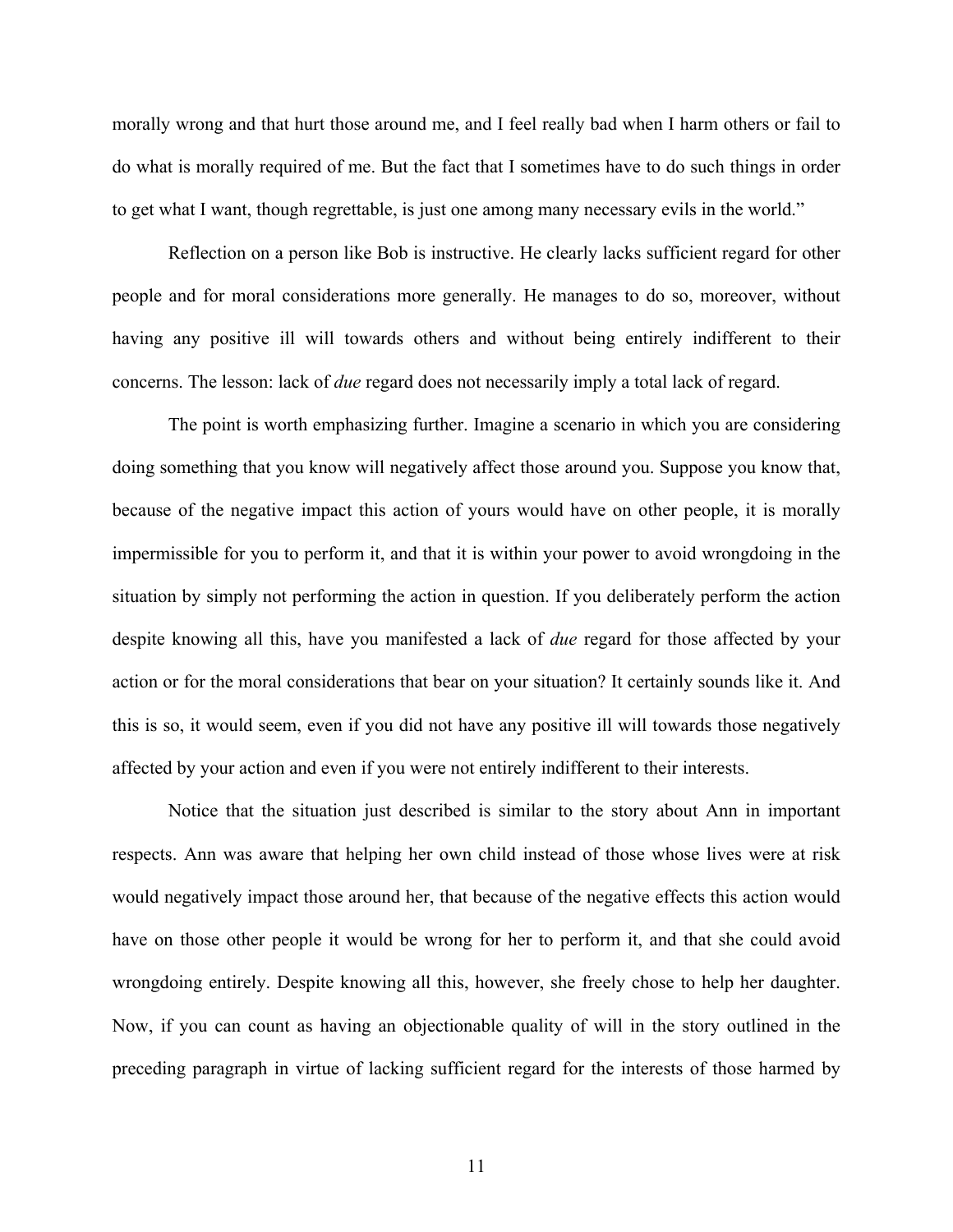your immoral behavior, it seems that Ann should count as having an objectionable quality of will for the very same reason. To be sure, she did not have any positive ill will towards the people whose lives she could have saved, nor was she entirely indifferent to their plight. But, again, this does not suffice to show that she lacked an objectionable quality of will, for as we have seen, it is entirely possible to manifest a lack of *due* regard for others or for the relevant moral considerations, and thus to have an objectionable quality of will, without bearing ill will towards those affected by your actions and without being entirely indifferent to their interests or to the relevant moral demands. Arguably, then, Ann's behavior did manifest an objectionable quality of will of the sort McKenna and others insist is necessary for blameworthiness in virtue of the fact that it manifested a lack of sufficient regard for the lives of those she could have saved.

Of course, the quality of Ann's will as displayed in her behavior in the story at issue was not nearly as bad as it might have been. This fact also helps explain why the amount of blame of which Ann is worthy is quite limited. Had she displayed an utterly callous disregard for those whose lives she ought to have saved or for the relevant moral demands to which she was subject, then no doubt she would have been worthy of significantly more blame than she actually is. So, not only is the quality of a person's will relevant to whether the person is at all blameworthy, it also seems relevant to how much blame the person is worthy of. None of this, however, provides us with any reason to think that someone in Ann's position is *completely* off the hook.

### **6. Some Results**

An adequate theory of moral responsibility will tell us what gets agents on or off the moral hook. However, it will also acknowledge the fact that various considerations can affect how much blame someone who satisfies the minimum conditions for blameworthiness is worthy of. Careful